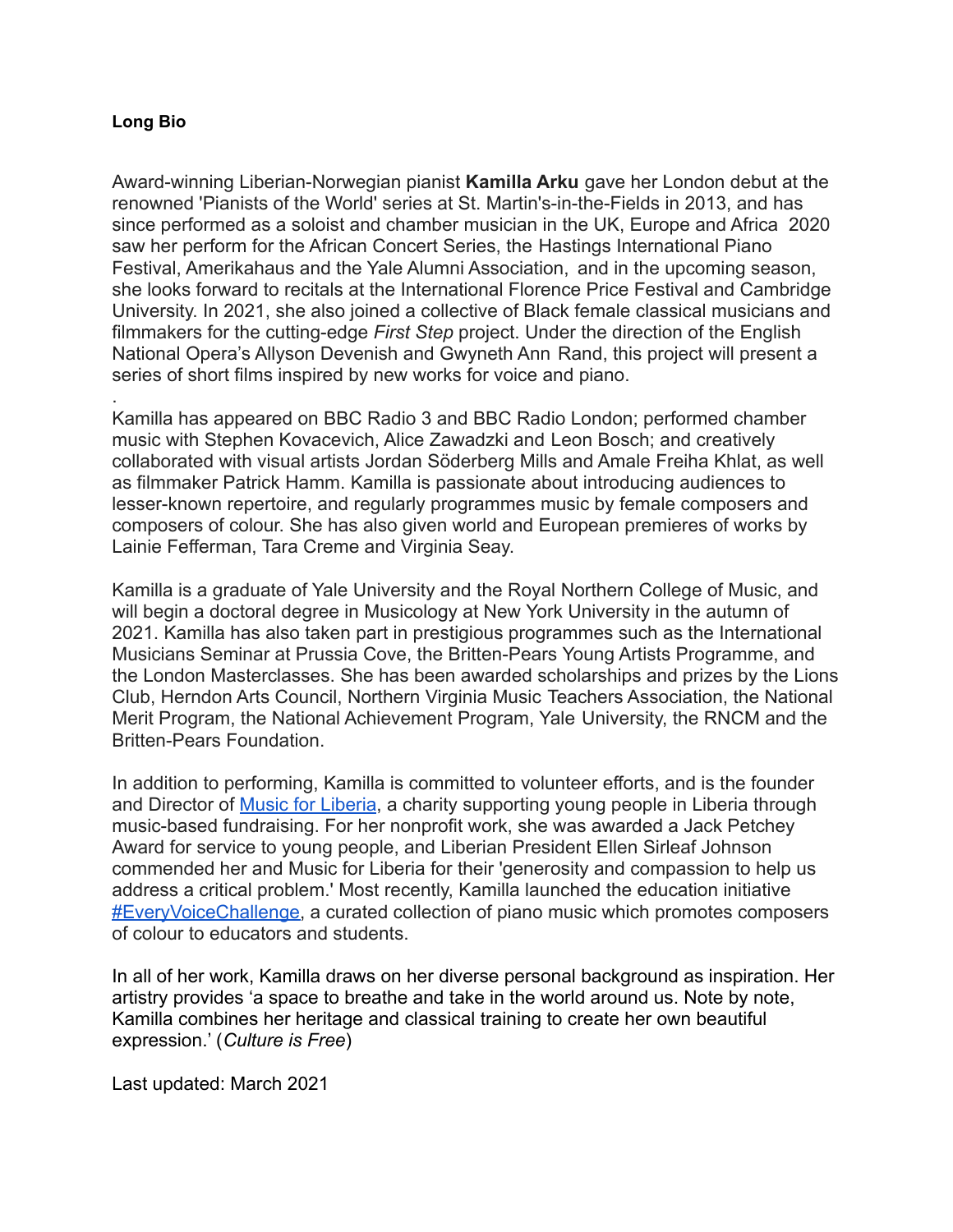## **Short**

Award-winning Liberian-Norwegian pianist **Kamilla Arku** draws on her diverse background as inspiration for her work as a performer and educator. She gave her London debut recital at the renowned 'Pianists of the World' series at St. Martin's-in-the-Fields in 2013, and has since performed as a soloist and chamber musician in the UK, Europe and Africa. 2020 saw her perform for the African Concert Series, the Hastings International Piano Festival, Amerikahaus and the Yale Alumni Association, and in the upcoming season, she looks forward to recitals at the International Florence Price Festival and Cambridge University. In 2021 she also joined a collective of Black female classical musicians and filmmakers for the *First Step* project, led by the English National Opera's Allyson Devenish and Gwyneth Ann Rand. .

Kamilla has appeared on BBC Radio 3 and BBC Radio London; performed chamber music with Stephen Kovacevich, Alice Zawadzki and Leon Bosch; creatively collaborated with visual artists Jordan Söderberg Mills and Amale Freiha Khlat, as well as filmmaker Patrick Hamm; and taken part in the International Musicians' Seminar at Prussia Cove, the Britten-Pears Young Artists Programme, and the London Masterclasses. Kamilla is passionate about introducing audiences to lesser-known repertoire, and regularly programs music by female composers and composers of colour. She has also given world and European premieres of works by Lainie Fefferman, Tara Creme and Virginia Seay.

In addition to performing, Kamilla is committed to volunteer efforts, and is the founder and Director of [Music for Liberia](http://www.musicforliberia.com), a charity supporting young people in Liberia through music-based fundraising. For her nonprofit work, she was awarded a Jack Petchey Award for service to young people, and Liberian President Ellen Sirleaf Johnson commended her and Music for Liberia for their 'generosity and compassion to help us address a critical problem.' Most recently, Kamilla launched the education initiative [#EveryVoiceChallenge,](http://www.kamillaarku.com/everyvoicechallenge) a curated collection of piano music which promotes composers of colour to educators and students.

Kamilla is a graduate of Yale University and the Royal Northern College of Music, and will begin a doctoral degree in Musicology at New York University in the autumn of 2021.

Last updated: March 2021